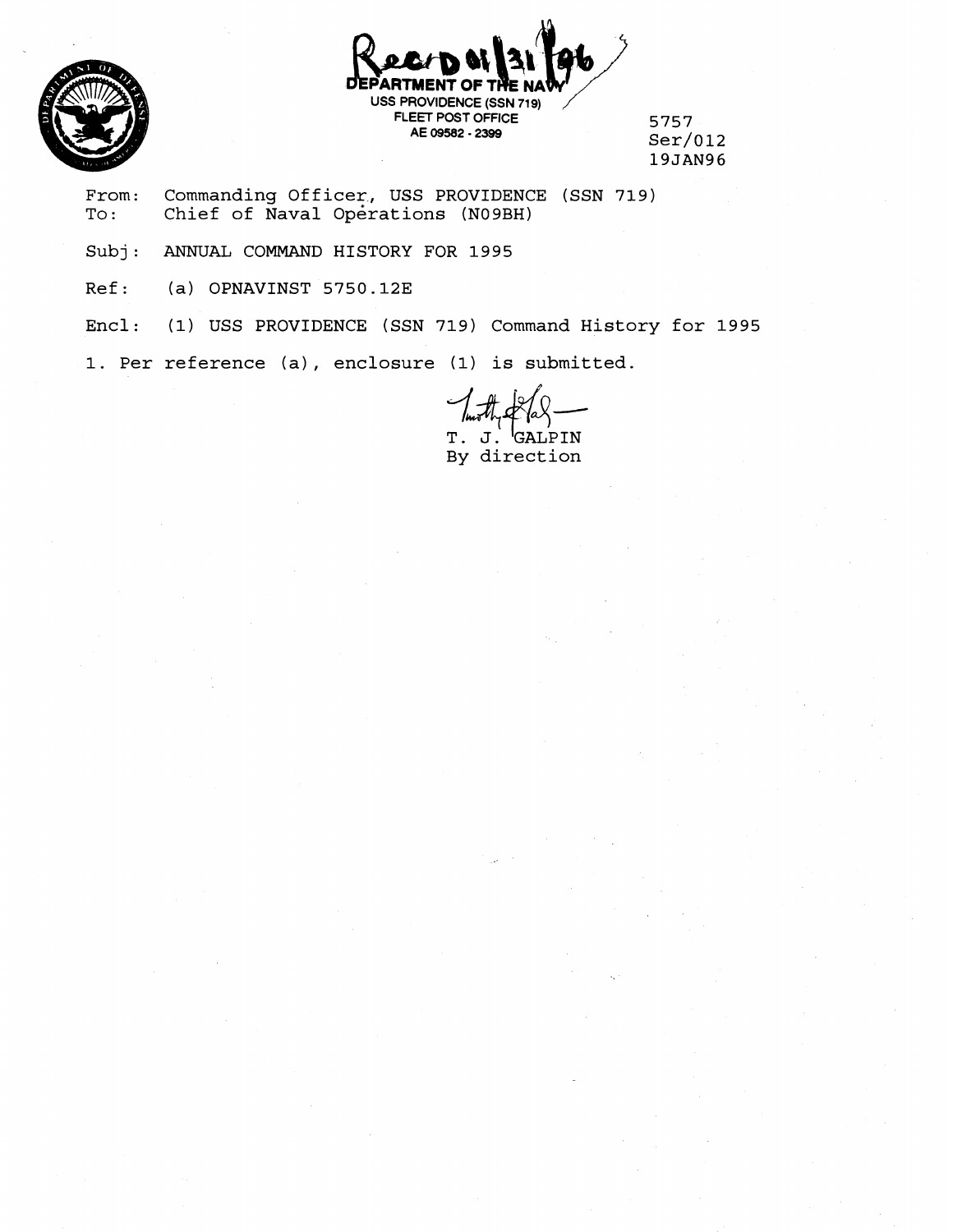## **USS PROVIDENCE (SSN 719) COMMAND HISTORY - 1995**

## COMMAND COMPOSITION AND ORGANIZATION:

| Commander Submarine Force<br>U. S. Atlantic Fleet                  | VADM G. W. EMERY             |                                   |  |  |  |  |
|--------------------------------------------------------------------|------------------------------|-----------------------------------|--|--|--|--|
| Commander, Submarine Group TWO                                     |                              | RADM R. A. BUCHANAN               |  |  |  |  |
| Commander Submarine Development<br>Squadron TWELVE                 |                              | CAPT K. T. DONALD                 |  |  |  |  |
| Commanding Officer, USS PROVIDENCE<br>(SSN 719)                    |                              | CDR J. A. HALSEMA                 |  |  |  |  |
| Homeported: Groton, Connecticut<br>Unit Identification Code: 21029 |                              |                                   |  |  |  |  |
| <u>CHRONOLOGY:</u>                                                 |                              |                                   |  |  |  |  |
| $1$ JAN - $4$ JAN                                                  | Inport New London, CT        |                                   |  |  |  |  |
| 5 JAN - 10 FEB                                                     | Mediterranean Sea Deployment | Underway for Western Atlantic and |  |  |  |  |
| 11 FEB - 14 FEB                                                    | Inport in Toulon, France     |                                   |  |  |  |  |
| 15 FEB - 16 FEB                                                    | Transit to Naples, Italy     |                                   |  |  |  |  |
| 17 FEB - 19 FEB                                                    | Inport in Naples, Italy      |                                   |  |  |  |  |

- 20 FEB 20 FEB Transit to La Maddalena, Italy
- 21 FEB 1 MAR Inport in La Maddalena, Italy for upkeep with USS SIMON LAKE (AS-33)
- 2 MAR 5 MAR Underway for Mediterranean Sea Deployment

6 MAR - 10 MAR Inport Souda Bay, Crete

- 11 MAR 18 APR Underway for Mediterranean Sea Deployment
- 19 APR 27 APR Inport in La Maddalena, Italy for upkeep with USS SIMON LAKE (AS-33)

28 APR - 2 MAY Transit to Brest, France

3 MAY - 7 MAY Inport Brest, France

8 MAY - 25 MAY

Underway for Mediterranean Sea Deployment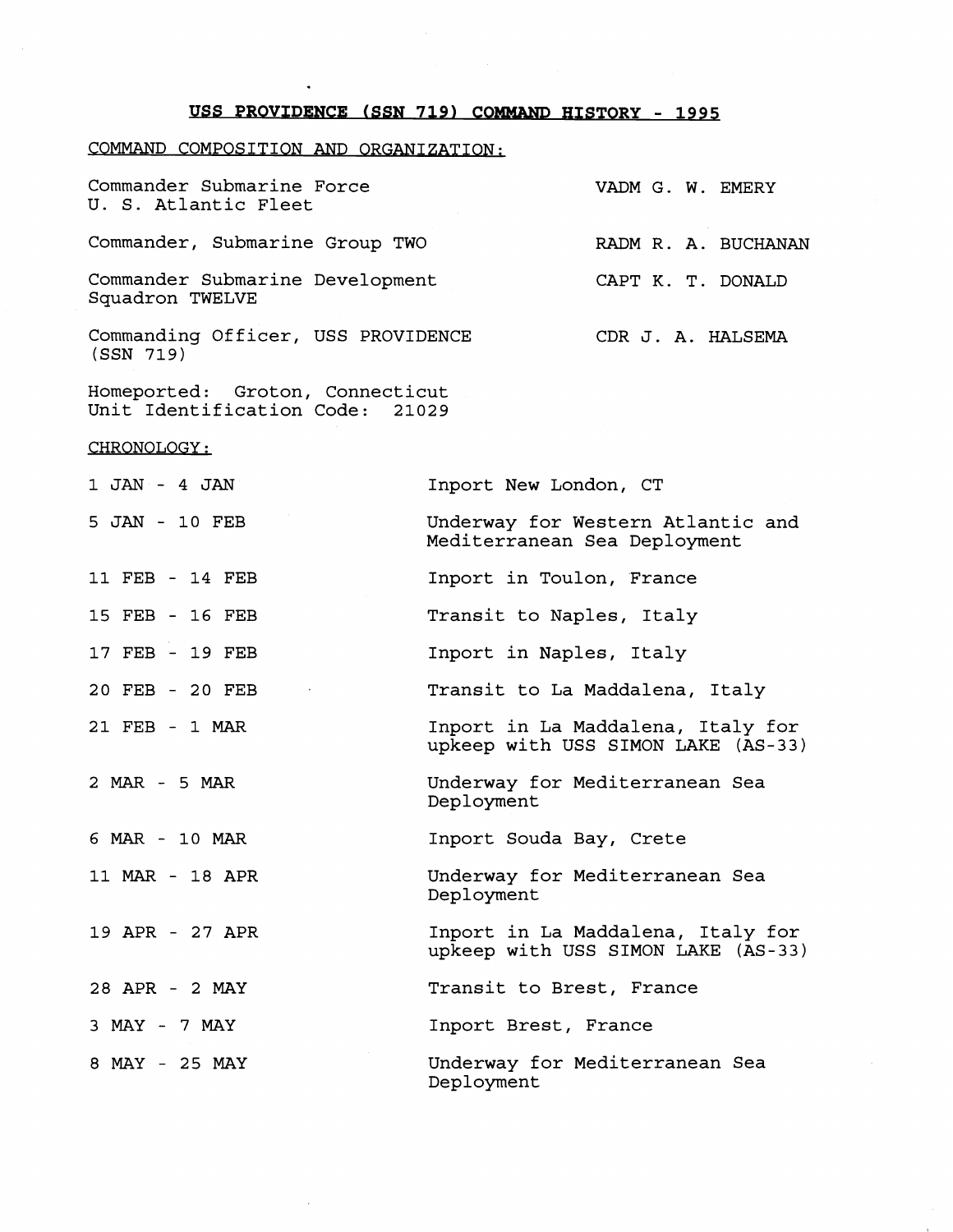| 26 MAY - 24 JUL | Inport New London, CT.                                                                             |
|-----------------|----------------------------------------------------------------------------------------------------|
| 25 JUL - 28 JUL | Underway for MFAI testing,<br>Narragansett Bay Op Areas                                            |
| 29 JUL - 30 JUL | Inport New London, CT                                                                              |
| 31 JUL - 1 AUG  | Underway for MFAI testing,<br>Narragansett Bay Op Areas                                            |
| 2 AUG - 4 AUG   | Transit to AUTEC for Torpedo<br>Proficiency                                                        |
| 5 AUG - 5 AUG   | Underway for Torpedo Proficiency,<br><b>AUTEC</b>                                                  |
| 6 AUG - 9 AUG   | Transit to New London, CT                                                                          |
| 10 AUG - 14 AUG | Inport New London, CT                                                                              |
| 15 AUG - 15 AUG | Underway for Dependant's Cruise,<br>Narragansett Bay Op Areas                                      |
| 16 AUG - 16 AUG | Inport New London, CT                                                                              |
| 17 AUG - 17 AUG | Underway for Dependant's Cruise,<br>Narragansett Bay Op Areas                                      |
| 18 AUG - 18 SEP | Inport New London, CT                                                                              |
| 19 SEP - 22 SEP | Underway for Pre-Overseas Movement<br>Certification for USS San Juan,<br>Narragansett Bay Op Areas |
| 23 SEP - 24 SEP | Transit to Canadian Op Areas                                                                       |
| 25 SEP - 28 SEP | Underway for exercises with<br>Canadian Navy, Canadian Op Areas                                    |
| 29 SEP - 2 OCT  | Inport Halifax, Nova Scotia                                                                        |
| 3 OCT - 9 OCT   | Transit to New London, CT                                                                          |
| 10 OCT - 5 NOV  | Inport New London, CT                                                                              |
| 6 NOV - 10 NOV  | Underway for Operational Reactors<br>Safequard Exam workup,<br>Narragansett Bay Op Areas           |
| 11 NOV - 12 NOV | Inport New London, CT                                                                              |

 $\mathcal{A}^{\text{max}}_{\text{max}}$ 

 $\overline{a}$